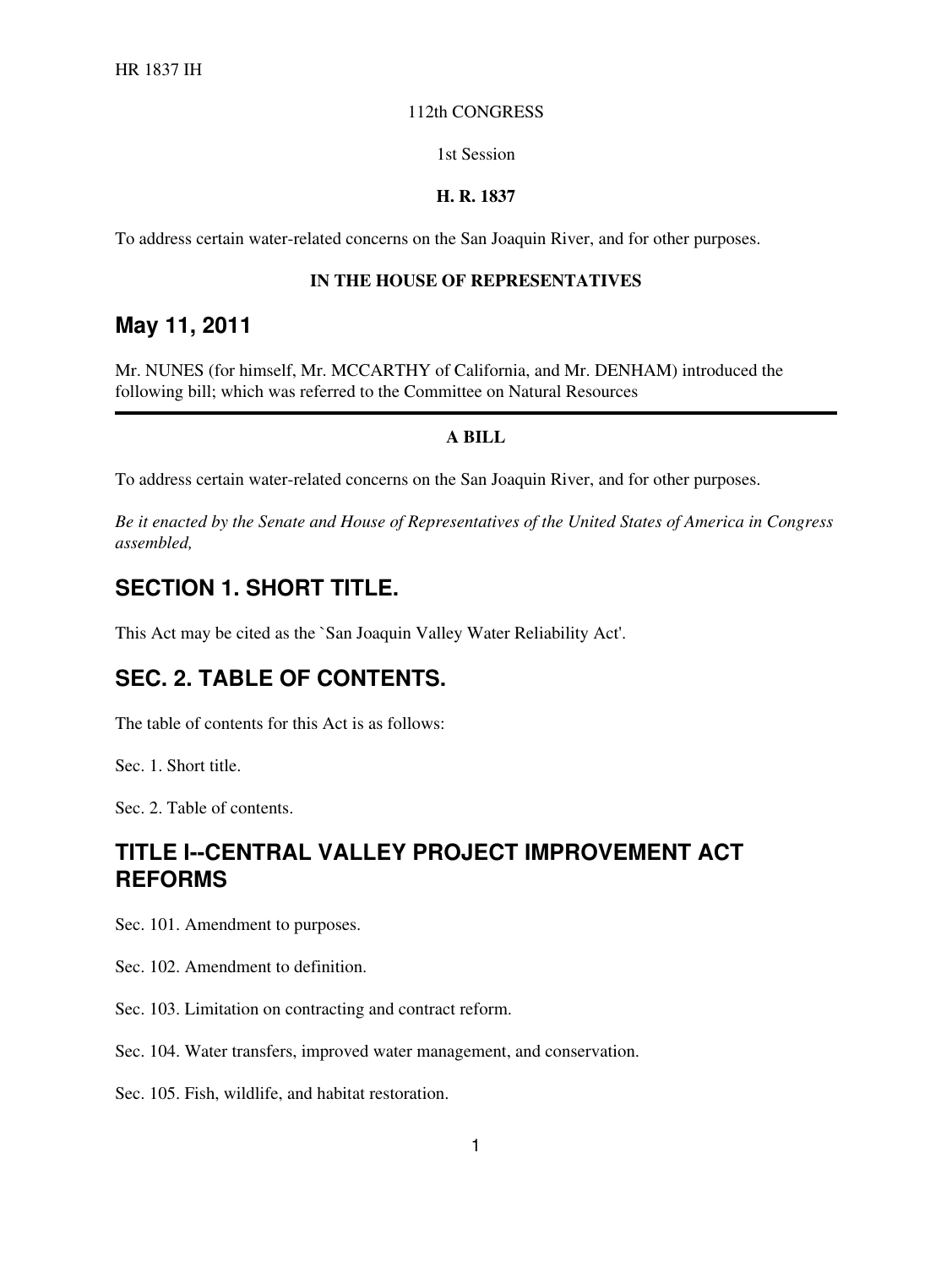Sec. 106. Restoration Fund.

Sec. 107. Additional authorities.

Sec. 108. Compliance with Endangered Species Act of 1973.

Sec. 109. Authorized service area.

Sec. 110. Area of origin and prior rights.

Sec. 111. Water storage.

#### **TITLE II--SAN JOAQUIN RIVER RESTORATION**

Sec. 201. Reference.

Sec. 202. Preemption of State law.

Sec. 203. Repeal of the San Joaquin River Settlement.

Sec. 204. Satisfaction and discharge of obligations.

Sec. 205. San Joaquin River Habitat Restoration.

Sec. 206. Restoration Fund.

Sec. 207. Natural and artificially spawned species.

## **TITLE III--REPAYMENT CONTRACTS AND ACCELERATION OF REPAYMENT OF CONSTRUCTION COSTS**

Sec. 301. Repayment contracts and acceleration of repayment of construction costs.

#### **TITLE I--CENTRAL VALLEY PROJECT IMPROVEMENT ACT REFORMS**

#### **SEC. 101. AMENDMENT TO PURPOSES.**

Section 3402 of the Central Valley Project Improvement Act (106 Stat. 4706) is amended--

(1) in subsection (f), by striking the period at the end; and

(2) by adding at the end the following:

`(g) to ensure that water dedicated to fish and wildlife purposes by this title is replaced and provided to Central Valley Project water contractors by December 31, 2016, at the lowest cost reasonably achievable; and

`(h) to facilitate and expedite water transfers in accordance with this Act.'.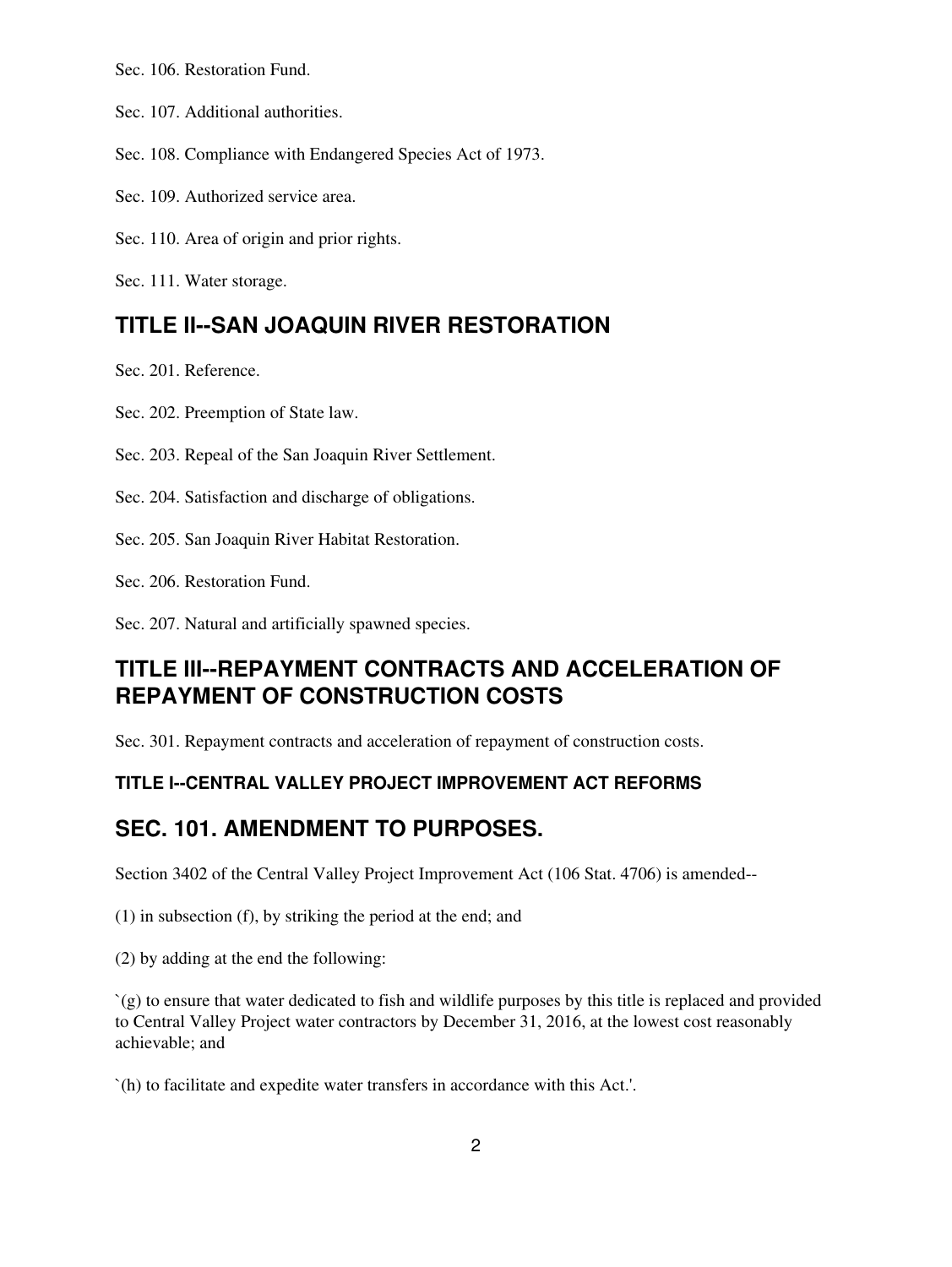# **SEC. 102. AMENDMENT TO DEFINITION.**

Section 3403(a) of the Central Valley Project Improvement Act (106 Stat. 4707) is amended to read as follows:

`(a) the term `anadromous fish' means those native stocks of salmon (including steelhead) and sturgeon that, as of October 30, 1992, were present in the Sacramento and San Joaquin Rivers and their tributaries and ascend those rivers and their tributaries to reproduce after maturing in San Francisco Bay or the Pacific Ocean;'.

## **SEC. 103. LIMITATION ON CONTRACTING AND CONTRACT REFORM.**

Section 3404 of the Central Valley Project Improvement Act (106 Stat. 4710) is amended by striking the language of the section and by adding:

`(a) Renewal of Existing Long-Term Contracts- Upon request of the contractor, the Secretary shall renew any existing long-term repayment or water service contract that provides for the delivery of water from the Central Valley Project for a period of 40 years, and renew such contracts for successive periods of 40 years each.

`(b) Delivery Charge- Beginning on the date of the enactment of this Act, a contract entered into or renewed pursuant to this section shall include a provision that requires the Secretary to charge the other party to such contract only for water actually delivered by the Secretary.'.

### **SEC. 104. WATER TRANSFERS, IMPROVED WATER MANAGEMENT, AND CONSERVATION.**

Section 3405 of the Central Valley Project Improvement Act (106 Stat. 4710) is amended as follows:

(1) In subsection (a)--

(A) by inserting before `Except as provided herein' the following: `The Secretary shall take all necessary actions to facilitate and expedite transfers of Central Valley Project water in accordance with such Act or any other provision of law.';

(B) in paragraph  $(1)(A)$ , by striking 'to combination' and inserting 'or combination';

(C) in paragraph (2), by adding at the end the following:

`(E) The contracting district from which the water is coming, the agency, or the Secretary shall determine if a written transfer proposal is complete within 45 days after the date of submission of such proposal. If such district or agency or the Secretary determines that such proposal is incomplete, such district or agency or the Secretary shall state with specificity what must be added to or revised in order for such proposal to be complete.

`(F) Except as provided in this section, the Secretary shall not impose mitigation or other requirements on a proposed transfer, but the contracting district from which the water is coming or the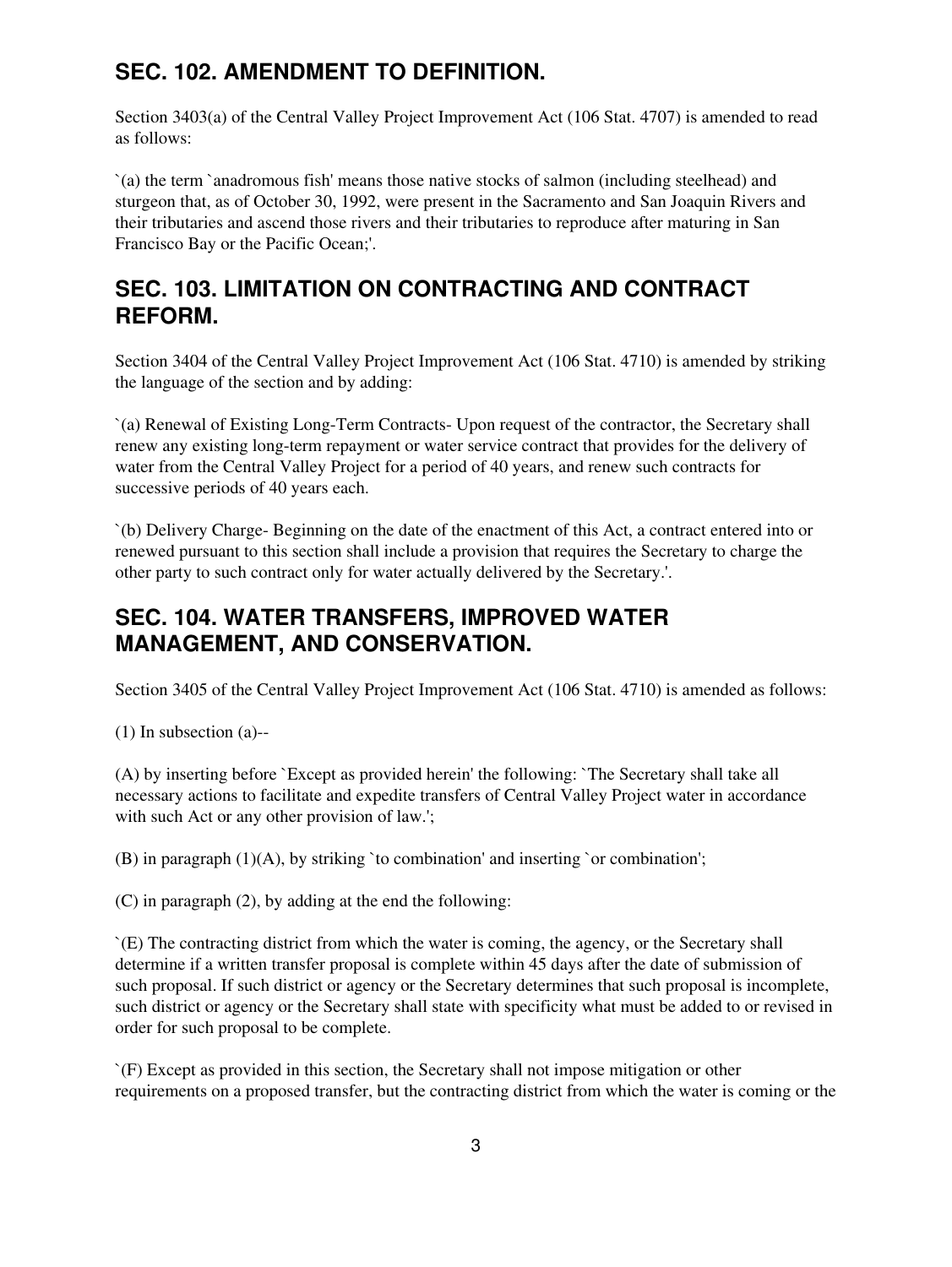agency shall retain all authority under State law to approve or condition a proposed transfer.'; and

(D) by adding at the end the following:

`(4) Notwithstanding any other provision of law--

`(A) the authority to make transfers or exchanges of, or banking or recharge arrangements using, Central Valley Project water that could have been conducted before October 30, 1992, is valid, and such transfers, exchanges, or arrangements shall not be subject to, limited, or conditioned by this title; and

`(B) this title shall not supersede or revoke the authority to transfer, exchange, bank, or recharge Central Valley Project water that existed prior to October 30, 1992.'.

(2) In subsection (b)--

(A) in the heading, by striking `Metering' and inserting `Measurement'; and

(B) by inserting after the first sentence the following: `The contracting district or agency, not including contracting districts serving multiple agencies with separate governing boards, shall ensure that all contractor-owned water delivery systems within its boundaries measure surface water at the district or agency's facilities up to the point the surface water is commingled with other water supplies.'.

(3) By striking subsection (d).

(4) By redesignating subsections (e) and (f) as subsections (d) and (e), respectively.

(5) By amending subsection (e) (as redesignated by paragraph (4)) to read as follows:

`(e) Restoration Fund- All revenues received by the Secretary that exceed the cost-of-service rate applicable to the delivery of water transferred from irrigation use to municipal and industrial use under subsection (a) shall be deposited into the Restoration Fund, as established under section 3407.'.

## **SEC. 105. FISH, WILDLIFE, AND HABITAT RESTORATION.**

Section 3406 of the Central Valley Project Improvement Act (106 Stat. 4714) is amended as follows:

(1) In subsection (b)--

(A) in paragraph (1), by amending subparagraph (B) to read as follows:

#### `(B) MODIFICATION OF PROGRAM-

`(i) IN GENERAL- As needed to achieve the goals of the program established under this paragraph, the Secretary may modify Central Valley Project operations to provide reasonable water flows of suitable quality, quantity, and timing to protect all life stages of anadromous fish. Such flows shall be provided--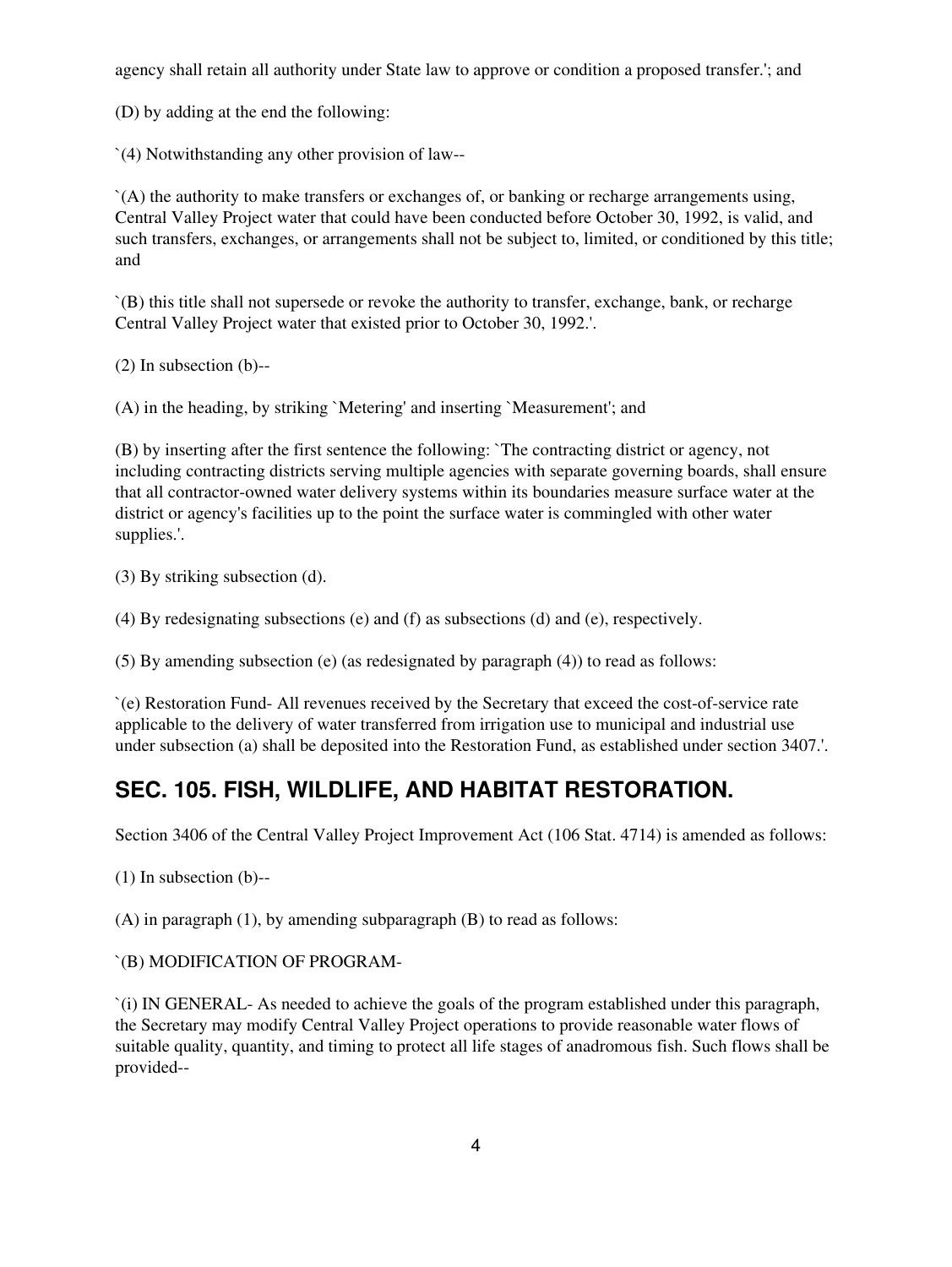`(I) from the quantity of water dedicated for fish, wildlife, and habitat restoration purposes under paragraph (2);

`(II) from the water supplies acquired pursuant to paragraph (3); and

`(III) from other sources that do not conflict with fulfillment of the Secretary's remaining contractual obligations to provide Central Valley Project water for other authorized purposes.

`(ii) INSTREAM FLOW NEEDS- Reasonable instream flow needs for all Central Valley Project controlled streams and rivers shall be determined by the Secretary based on recommendations of the United States Fish and Wildlife Service and the National Marine Fisheries Service after consultation with the United States Geological Survey.';

(B) by amending paragraph (2) to read as follows:

`(2) upon October 30, 1992, dedicate and manage annually 800,000 acre-feet of Central Valley Project yield for the purposes of implementing the fish, wildlife, and habitat restoration purposes and measures authorized by such Act; assisting the State of California in its efforts to protect the waters of the San Francisco Bay/Sacramento-San Joaquin Delta Estuary; and helping to meet such obligations as may be legally imposed upon the Central Valley Project under State or Federal law following October 30, 1992, including additional obligations under the Endangered Species Act of 1973 (16 U.S.C. 1531 et seq.). For the purpose of this section, the term `Central Valley Project yield' means the delivery capability of the Central Valley Project during the 1928 to 1934 drought period after fishery, water quality, and other flow and operational requirements imposed by terms and conditions existing in licenses, permits, and other agreements pertaining to the Central Valley Project under applicable State or Federal law existing on October 30, 1992, have been met. All Central Valley Project water used for the purposes specified in this paragraph shall be credited to the quantity of Central Valley Project yield dedicated and managed under this paragraph by determining how the dedication and management of such water would affect the delivery capability of the Central Valley Project during the 1928 to 1934 drought period after fishery, water quality, and other flow and operational requirements imposed by terms and conditions existing in licenses, permits, and other agreements pertaining to the Central Valley Project under applicable State or Federal law existing on October 30, 1992, have been met. To the fullest extent possible and in accordance with section 3411, Central Valley Project water dedicated and managed pursuant to this paragraph shall be reused to fulfill the Secretary's remaining contractual obligations to provide Central Valley Project water for agricultural or municipal and industrial purposes.'; and

 $(C)$  by amending paragraph  $(2)(C)$  to read:

`(C) If by March 15th of any year the quantity of Central Valley Project water forecasted to be made available to water service or repayment contractors in the Delta Division of the Central Valley Project is below 75 percent of the total quantity of water to be made available under said contracts, the quantity of Central Valley Project yield dedicated and managed for that year under this paragraph shall be reduced by 25 percent.'.

(2) By adding at the end the following:

`(i) Satisfaction of Purposes- By pursuing the programs and activities authorized by this section, the Secretary shall be deemed to have met the mitigation, protection, restoration, and enhancement purposes of section 2 of the Act of August 26, 1937 (Chapter 832; 50 Stat. 850).'.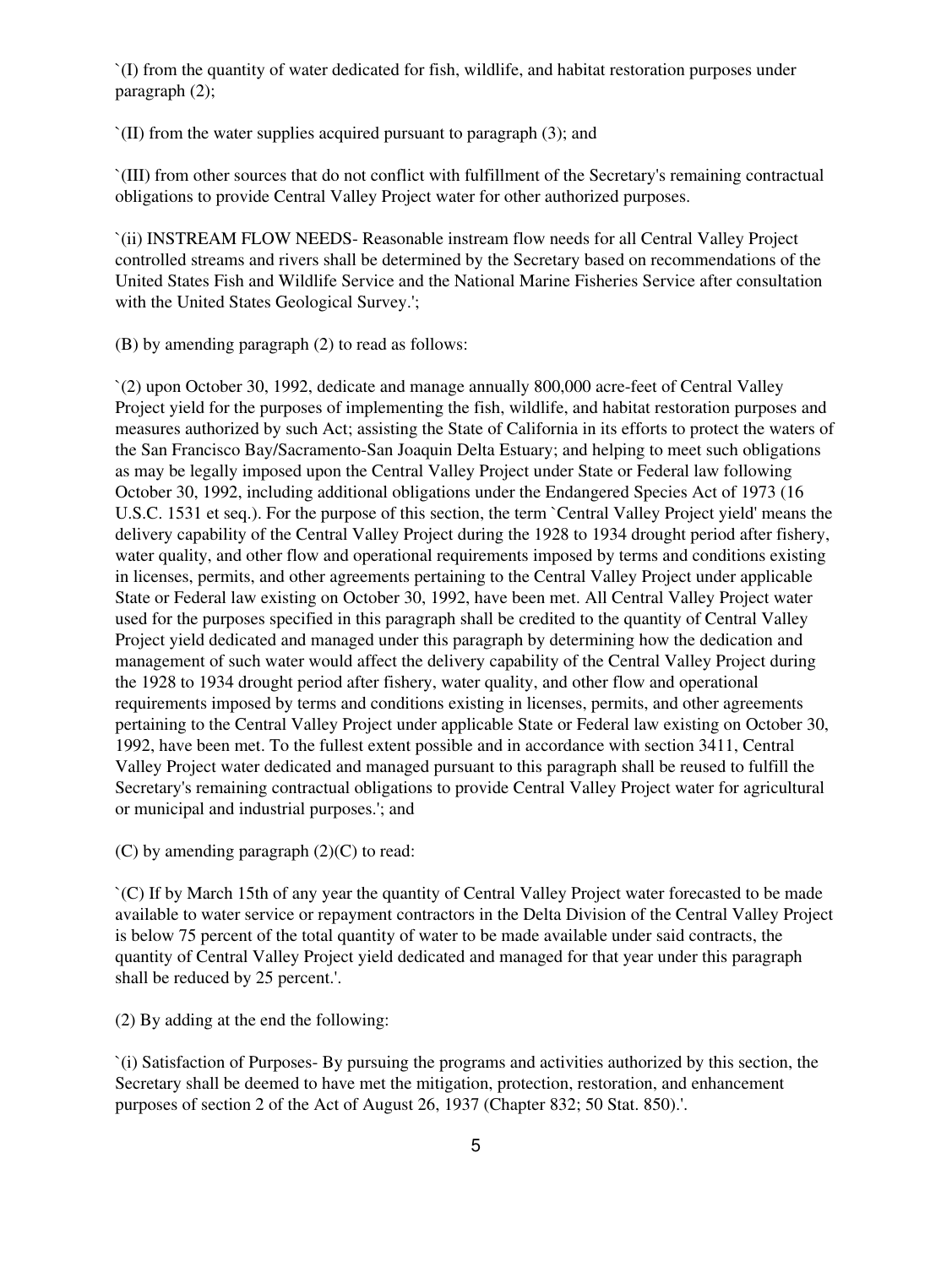## **SEC. 106. RESTORATION FUND.**

Section 3407 of the Central Valley Project Improvement Act (106 Stat. 4714) is amended as follows:

(1) By amending subsection (a) to read as follows:

`(a) Restoration Fund Established-

`(1) IN GENERAL- There is established in the Treasury the `Central Valley Project Restoration Fund', which shall be available for deposit of donations from any source and revenues collected under sections  $3404(c)(3)$ ,  $3405(f)$ ,  $3406(c)(1)$ , and  $3407(d)$ . Funds donated to the Restoration Fund by a non-Federal entity for a specific purpose shall be expended for such purpose only and shall not be subject to appropriation. Amounts deposited shall be credited as offsetting collections. Not less than 50 percent of the amounts deposited to the Restoration Fund shall be expended for purposes of the Central Valley Project unit or division regarding which the amounts were collected.

`(2) PROHIBITION- The Secretary may not--

`(A) directly or indirectly require a donation or other payment to the Restoration Fund, or environmental restoration or mitigation fees not otherwise provided by law, as--

`(i) a condition to providing for the storage or conveyance of non-Central Valley Project water pursuant to Federal reclamation laws; or

`(ii) a condition to the delivery of water pursuant to section 215 of the Reclamation Reform Act of 1982 (Public Law 97-293; 96 Stat. 1270); or

`(B) require a donation or other payment to the Restoration Fund for any water that is delivered with the sole intent of groundwater recharge.

`(3) USE OF CERTAIN AMOUNTS- The Secretary shall use the amounts collected pursuant to section 3406(c)(1)--

`(A) to assist in improving water quality, riparian values, and fish habitat in the San Joaquin River from Friant Dam to Mendota Pool; or

`(B) to support other projects benefitting land within the Friant Division.

`(4) CERTAIN USE OF RESTORATION FUND- Except as provided under paragraph (1), funds deposited into the Restoration Fund may be appropriated for the acquisition of water supplies and the construction of facilities used to implement projects or programs undertaken pursuant to section 3408(j).'.

(2) In subsection (c), by amending paragraph (1) to read as follows:

`(1) To the extent required in Acts of appropriation, the Secretary shall assess and collect additional annual payments, in addition to the charges collected under sections  $3404(c)(3)$ ,  $3405(a)(1)(C)$ , 3405(f), and 3406(c)(1), consisting of charges to direct beneficiaries of the Central Valley Project under subsection (d) of this section in order to recover a portion or all of the costs of carrying out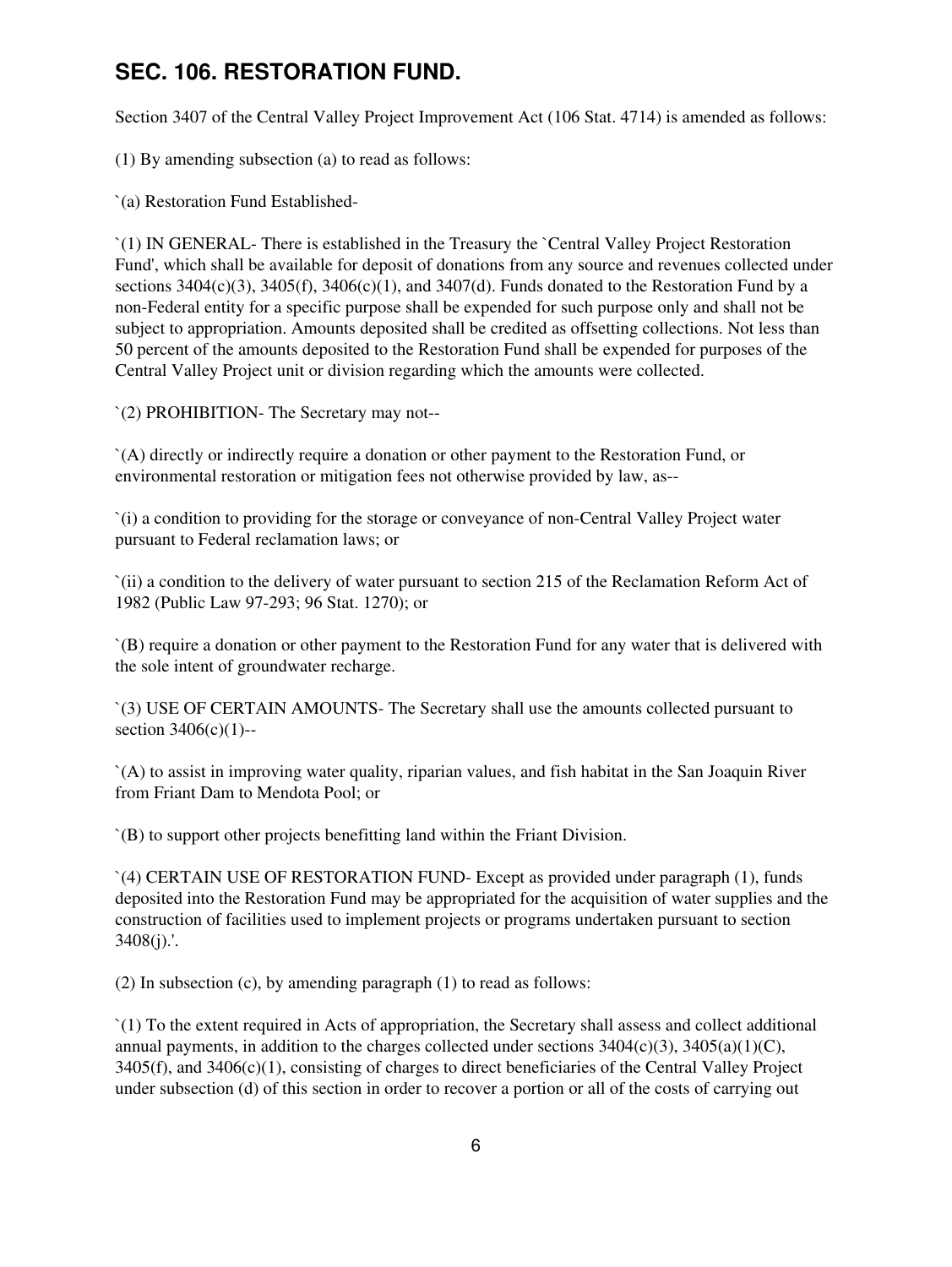programs, projects, plans, habitat restoration, improvement, and acquisition provisions of this title.'.

(3) By adding at the end the following:

`(g) Report on Expenditure of Funds- At the end of each fiscal year, the Secretary, in consultation with the Restoration Fund Advisory Board, shall submit to Congress a plan for the expenditure of all of the funds deposited into the Restoration Fund during the preceding fiscal year. Such plan shall contain a cost effectiveness analysis of each expenditure.

`(h) Advisory Board-

`(1) ESTABLISHMENT- There is hereby established the Restoration Fund Advisory Board (hereinafter in this section referred to as the `Advisory Board') composed of 12 members selected by the Secretary, each for four year terms, one of whom shall be designated by the Secretary as Chairman. The members shall be selected so as to represent the various Central Valley Project stakeholders, four of whom shall be from CVP agricultural users, three from CVP municipal and industrial users, three from CVP power contractors, and two at the discretion of the Secretary. The Secretary and the Secretary of Commerce may each designate a representative to act as an observer of the Advisory Board.

`(2) DUTIES- The duties of the Advisory Board are as follows:

`(A) To meet at least semi-annually to develop and make recommendations to the Secretary regarding priorities and spending levels on projects and programs carried out pursuant to the Central Valley Project Improvement Act.

`(B) To ensure that any advice or recommendation made by the Advisory Board to the Secretary reflect the independent judgment of the Advisory Board.

`(C) Not later than December 31, 2012, and annually thereafter, to transmit to the Secretary and Congress recommendations required under subparagraph (A).

`(D) Not later than December 31, 2012, and biennially thereafter, to transmit to Congress a report that details the progress made in achieving the goals of the Restoration Fund as identified in this Act.

`(3) ADMINISTRATION- With the consent of the appropriate agency head, the Advisory Board may use the facilities and services of any Federal agency. Non-Federal members of the Advisory Board, while engaged in the performance of their duties away from their homes or regular places of business, may be allowed travel expenses, including per diem in lieu of subsistence under section 5703 of title 5, United States Code. Funds from the Restoration Fund may be used to carry out this paragraph.

`(4) FACA- The Federal Advisory Committee Act (5 U.S.C. App.) shall not apply to the Advisory Board.'.

# **SEC. 107. ADDITIONAL AUTHORITIES.**

(a) Authority for Certain Activities- Section 3408(c) of the Central Valley Project Improvement Act (106 Stat. 4728) is amended to read as follows: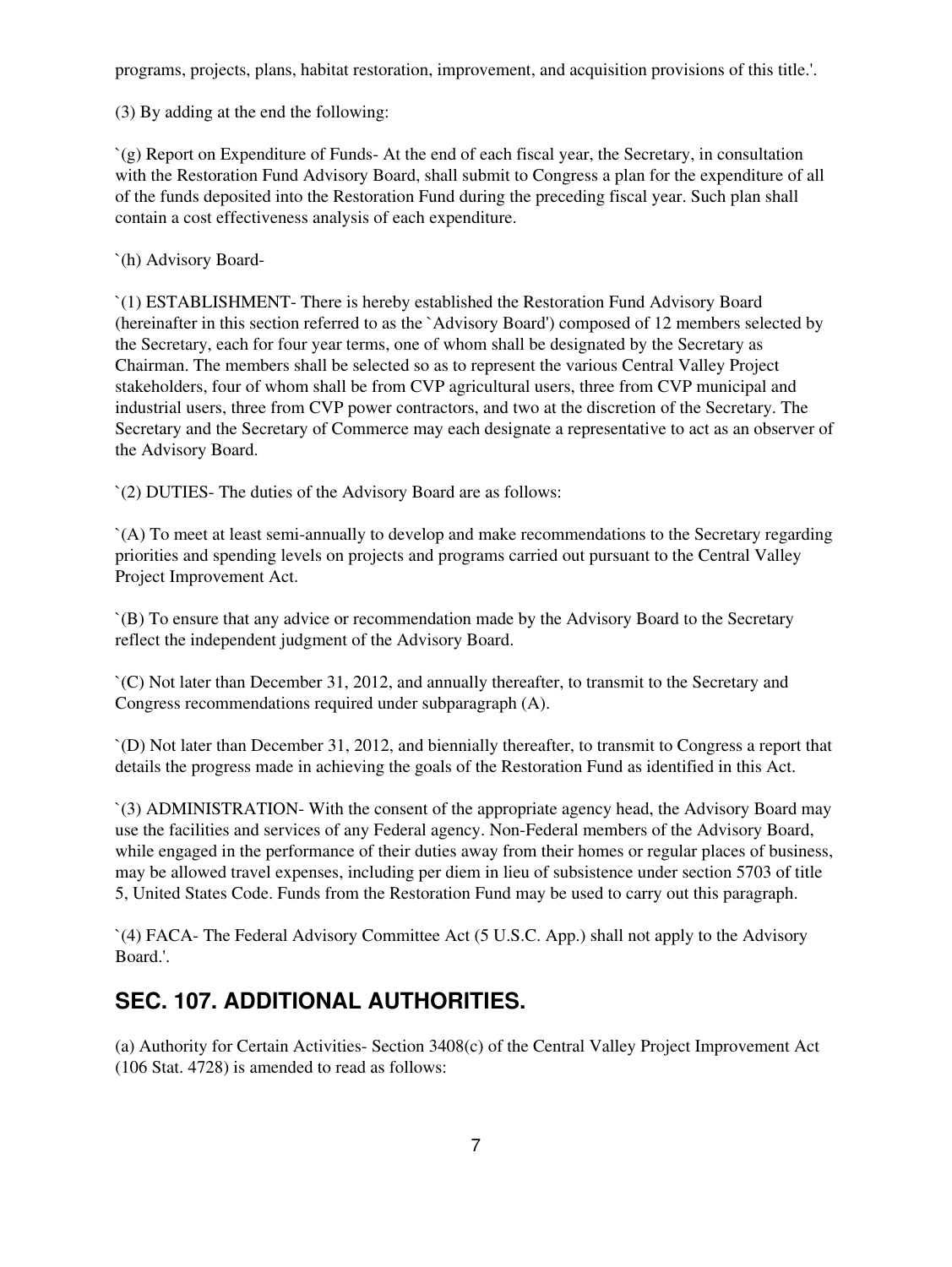`(c) Contracts for Additional Storage and Delivery of Water-

`(1) IN GENERAL- The Secretary is authorized to enter into contracts pursuant to Federal reclamation law and this title with any Federal agency, California water user or water agency, State agency, or private organization for the exchange, impoundment, storage, carriage, and delivery of non-project water for domestic, municipal, industrial, fish and wildlife, and any other beneficial purpose.

`(2) LIMITATION- Nothing in this subsection shall be deemed to supersede the provisions of section 103 of Public Law 99-546 (100 Stat. 3051).

`(3) AUTHORITY FOR CERTAIN ACTIVITIES- The Secretary shall use the authority granted by this subsection in connection with requests to exchange, impound, store, carry, or deliver nonproject water using Central Valley Project facilities for any beneficial purpose.

`(4) RATES-

`(A) IN GENERAL- The Secretary shall develop rates not to exceed the amount required to recover the reasonable costs incurred by the Secretary in connection with a beneficial purpose under this subsection. Such rates shall be charged to a party using Central Valley Project facilities for such purpose. Such costs shall not include any donation or other payment to the Restoration Fund.

`(B) REDUCTION IN OPERATIONS AND MAINTENANCE- Any payment received in connection with the use of Central Valley Project facilities shall be applied to reduce the current-year operations and maintenance expenses, otherwise payable by Central Valley Project contractors, for such facilities used.

`(5) CONSTRUCTION- This subsection shall be construed and implemented to facilitate and encourage the use of Central Valley Project facilities to exchange, impound, store, carry, or deliver nonproject water for any beneficial purpose.'.

(b) Reporting Requirements- Section 3408(f) of the Central Valley Project Improvement Act (106 Stat. 4729) is amended--

(1) by striking `Interior and Insular Affairs and Merchant Marine and Fisheries' and inserting `Natural Resources';

(2) in the second sentence, by inserting before the period at the end the following: `, including progress on the plan required by subsection (j)'; and

(3) by adding at the end the following: `The filing and adequacy of such report shall be personally certified to the Committees referenced above by the Regional Director of the Mid-Pacific Region of the Bureau of Reclamation.'.

(c) Project Yield Increase- Section 3408(j) of the Central Valley Project Improvement Act (106 Stat. 4730) is amended to read as follows:

`(j) Project Yield Increase-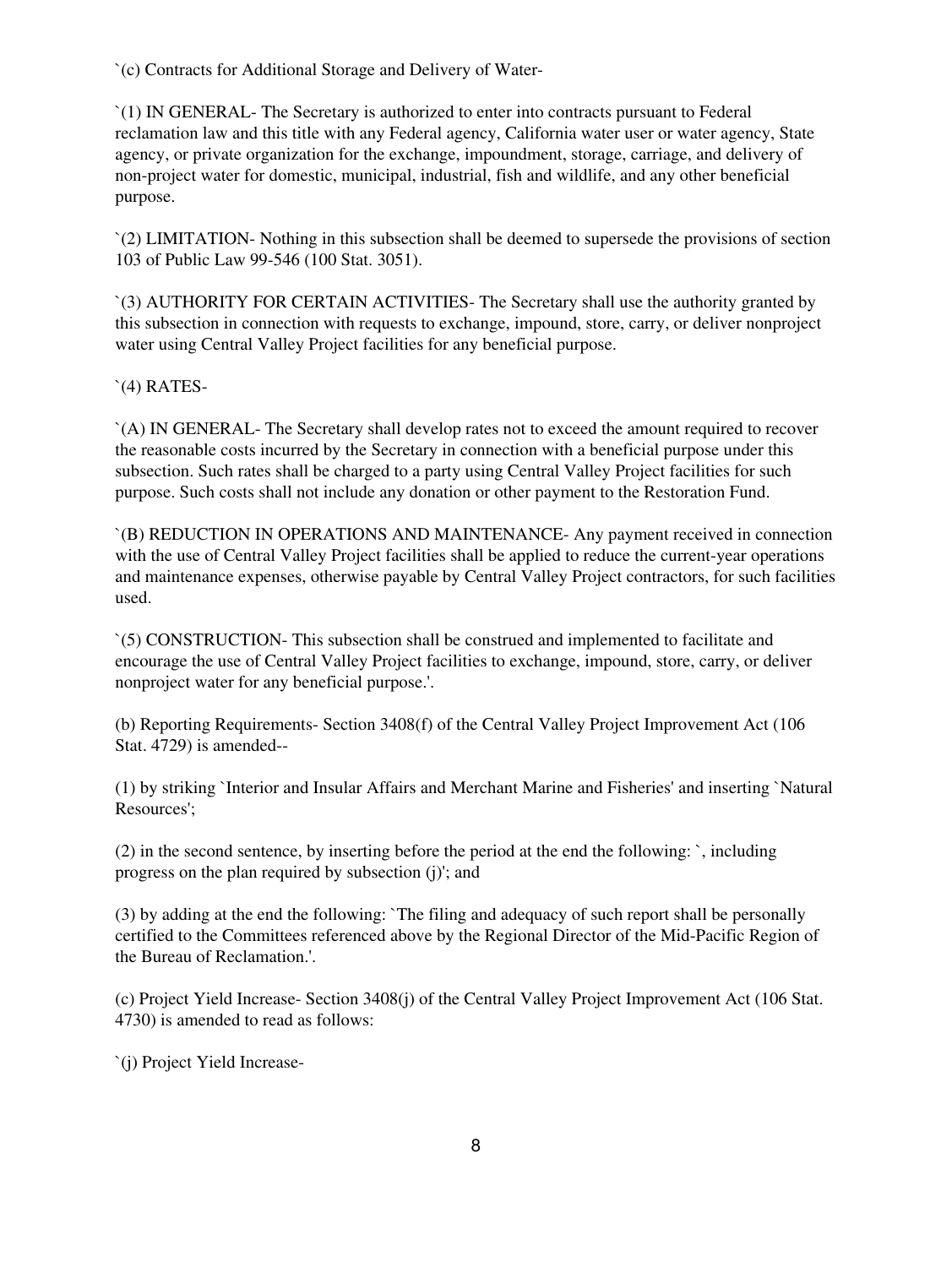`(1) PLAN REQUIRED- In order to minimize adverse effects upon existing Central Valley Project water contractors resulting from the water dedicated for fish and wildlife under this title, and to assist the State of California in meeting its future water needs, the Secretary, on a priority basis and not later than September 30, 2012, shall submit to Congress a least-cost plan to increase, as soon as possible but not later than September 30, 2016 (except for the construction of new facilities which shall not be limited by that deadline), the water of the Central Valley Project by the amount dedicated and managed for fish and wildlife purposes under this title and otherwise required to meet the purposes of the Central Valley Project including satisfying contractual obligations.

`(2) CONTENTS OF PLAN- The plan required by paragraph (1) shall include--

`(A) recommendations on appropriate cost-sharing arrangements and authorizing legislation or other measures needed to implement the intent, purposes, and provisions of this subsection; and

`(B) a description of how the Secretary intends to use the following options:

`(i) Improvements in, modification of, or additions to the facilities and operations of the project and construction of new water storage facilities.

`(ii) Conservation.

`(iii) Transfers.

`(iv) Conjunctive use.

`(v) Purchase of water.

`(vi) Purchase and idling of agricultural land.

`(vii) Direct purchase of water rights.

`(viii) Water banking and recharge.

`(3) IMPLEMENTATION OF PLAN- Subject to the availability of appropriated funds, the Secretary shall implement the plan required by paragraph (1) commencing on October 1, 2012. In order to carry out this subsection, the Secretary shall coordinate with the State of California in implementing measures for the long-term resolution of problems in the San Francisco Bay/Sacramento-San Joaquin Delta Estuary.

`(4) FAILURE OF THE PLAN- Not withstanding any other provision of law, if by September 30, 2016, the plan required by paragraph (1) fails to increase the annual delivery capability of the Central Valley Project by 800,000 acre-feet, implementation of section 3406(b)(2) shall be suspended until the plan achieves an increase in the annual delivery capability of the Central Valley Project by 800,000 acre-feet.'.

(d) Technical Correction- Section 3408(h) of the Central Valley Project Improvement Act (106 Stat. 4729) is amended--

(1) in paragraph (1), by striking `paragraph  $(h)(2)$ ' and inserting `paragraph (2)'; and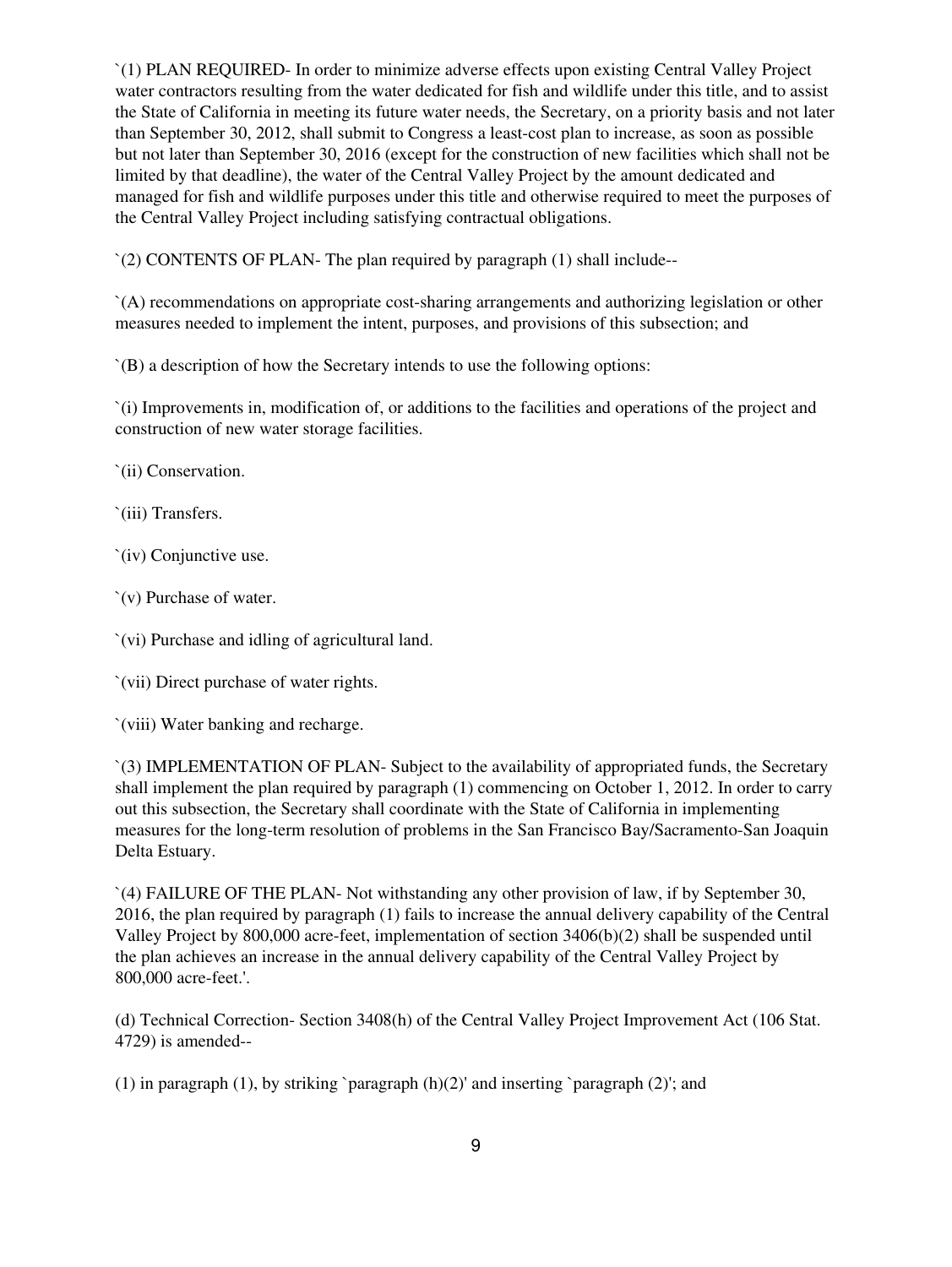(2) in paragraph (2), by striking `paragraph (h)(i)' and inserting `paragraph (1)'.

### **SEC. 108. COMPLIANCE WITH ENDANGERED SPECIES ACT OF 1973.**

(a) Compliance-

(1) IN GENERAL- All requirements of the Endangered Species Act of 1973 (16 U.S.C. 1531 et seq.) shall be considered to be fully met for the protection and conservation of the species listed pursuant to the Act for the operations of the Central Valley Project and the California State Water Project, if the Central Valley Project and the California State Water Project are operated in a manner consistent with the `Principles for Agreement on the Bay-Delta Standards Between the State of California and the Federal Government' dated December 15, 1994.

(2) BIOLOGICAL OPINIONS AND MODIFICATION- The Secretary of the Interior and the Secretary of Commerce shall issue biological opinions for coordinated operations of the Central Valley Project and the California State Water Project that are no more restrictive than provisions of the `Principles for Agreement on the Bay-Delta Standards Between the State of California and the Federal Government' dated December 15, 1994. Such biological opinions may be modified only with the consent of the signatories to the `Principles for Agreement on the Bay-Delta Standards Between the State of California and the Federal Government' dated December 15, 1994.

(b) Preemption of State Law-

(1) STATE LAW PREEMPTION- Neither the State of California, an agency of the State, nor any political subdivision of the State shall adopt or enforce any requirement for the protection or conservation of any species listed under the Endangered Species Act for the operations of the Central Valley Project or the California State Water Project that is more restrictive than the requirements of this section. Any provision of California State law that authorizes the imposition of conditions or restrictions on the operations of the Central Valley Project or the California State Water Project for the protection or conservation of a species that is more restrictive than this section is preempted.

(2) NATIVE SPECIES PROTECTION- Any restriction imposed under California law on the take or harvest of any nonnative or introduced aquatic or terrestrial species that preys upon a native fish species that occupies the Sacramento and San Joaquin Rivers and their tributaries or the Sacramento-San Joaquin Rivers Delta shall be void and is preempted.

# **SEC. 109. AUTHORIZED SERVICE AREA.**

The authorized service area of the Central Valley Project shall include the area within the boundaries of the Kettleman City Community Services District, California, as those boundaries exist on the date of the enactment of this title. Notwithstanding the provisions of the Act of October 30, 1992, (Public Law 102-575, 106 Stat. 4600 et seq.) upon enactment of this title, the Secretary is authorized and directed to enter into a long-term contract in accordance with the Reclamation laws with the Kettleman City Community Services District, California, for the delivery of up to 900 acre-feet of Central Valley Project water for municipal and industrial use. The Secretary may temporarily reduce deliveries of the quantity of water made available pursuant to up to 25 percent of such total whenever reductions due to hydrologic circumstances are imposed upon agricultural deliveries of Central Valley Project water.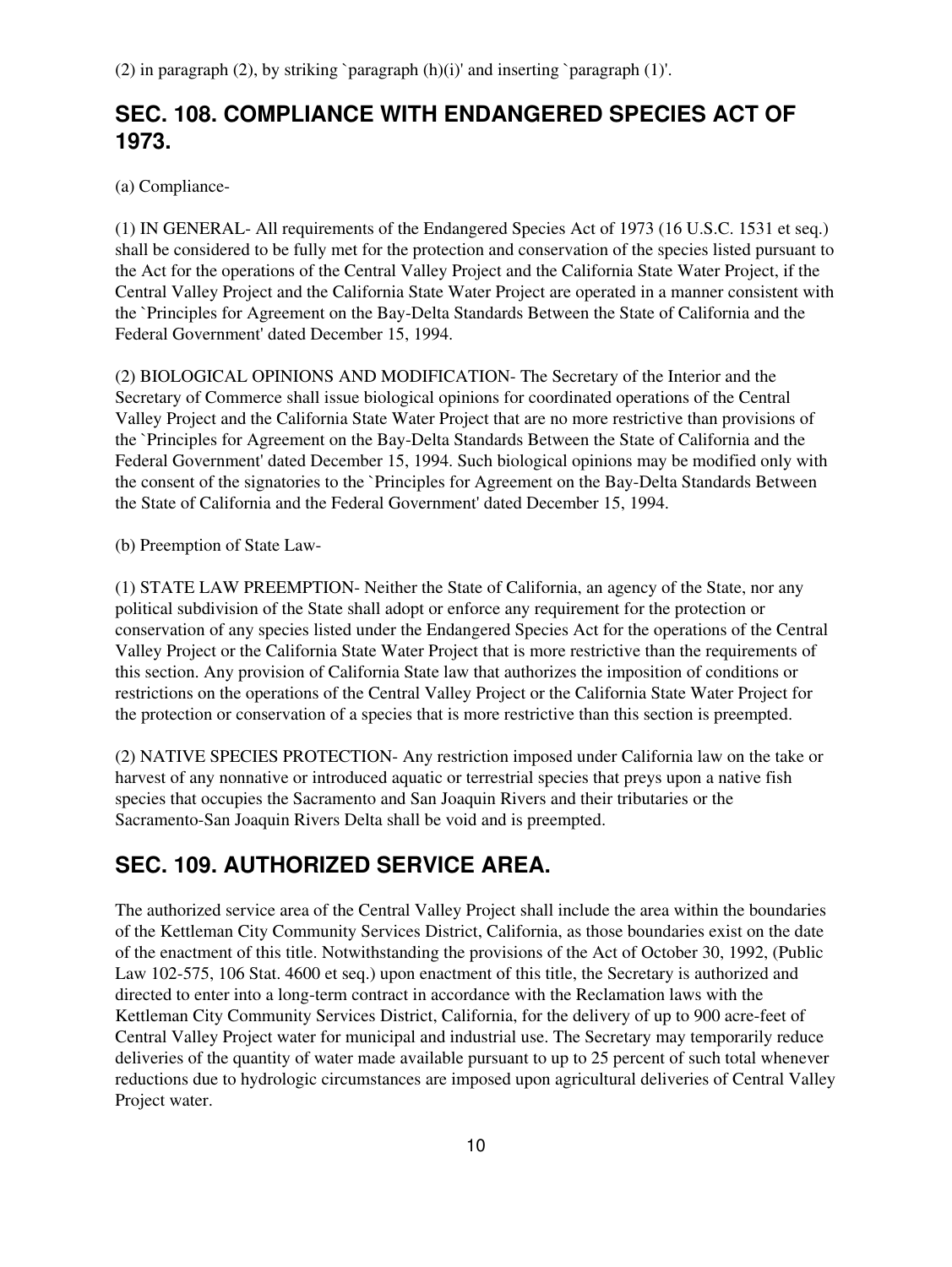# **SEC. 110. AREA OF ORIGIN AND PRIOR RIGHTS.**

Nothing in this title shall affect the Secretary's duty to operate the Central Valley Project in a manner consistent with applicable provisions of State water law protecting any area of origin, watershed of origin, county of origin, or any other water rights, such as senior appropriative rights, including rights appropriated prior to December 19, 1914.

## **SEC. 111. WATER STORAGE.**

The Secretary, acting through the Commissioner of the Bureau of Reclamation, may provide funds authorized to be appropriated to the surface storage projects identified in section  $103(d)(1)$  of the Water Supply, Reliability, and Environmental Improvement Act (Public Law 108-361) and Acts supplemental and amendatory of that Act, to local joint powers authorities formed pursuant to State law by irrigation districts and other local water districts and local governments within the applicable hydrologic region, to advance those projects.

#### **TITLE II--SAN JOAQUIN RIVER RESTORATION**

#### **SEC. 201. REFERENCE.**

Subtitle A of title X of Public Law 111-11 is hereby repealed.

## **SEC. 202. PREEMPTION OF STATE LAW.**

Notwithstanding section 8 of the Reclamation Act of 1902, except as provided herein, this title preempts and supersedes any State law, regulation, or requirement that imposes more restrictive requirements or regulations on the activities authorized under such title. Provided nothing herein shall exempt the Friant Division, Hidden Unit, and Buchanan Unit of the Central Valley Project from orders issued by the State Water Resources Control Board pursuant to the Porter-Cologne Water Quality Control Act (California Water Code Sections 13000 et seq.).

## **SEC. 203. REPEAL OF THE SAN JOAQUIN RIVER SETTLEMENT.**

As of the date of enactment of this title, the Secretary shall cease any action to implement the San Joaquin River Restoration Settlement Act (subtitle A of title X of Public Law 111-11) and the Stipulation of Settlement (Natural Resources Defense Council, et al. v. Kirk Rodgers, et al., Eastern District of California, No. Civ. S-88-1658 LKK/GGH).

## **SEC. 204. SATISFACTION AND DISCHARGE OF OBLIGATIONS.**

Congress finds and declares that the enactment of this section satisfies and discharges all of the following obligations:

(1) Those of the Secretary contained in section 3406(c)(1) of the Reclamation Projects Authorization and Adjustment Act of 1992 (Public Law 102-575), except that the Secretary shall continue to assess and collect the charges described in such section  $3406(c)(1)$ .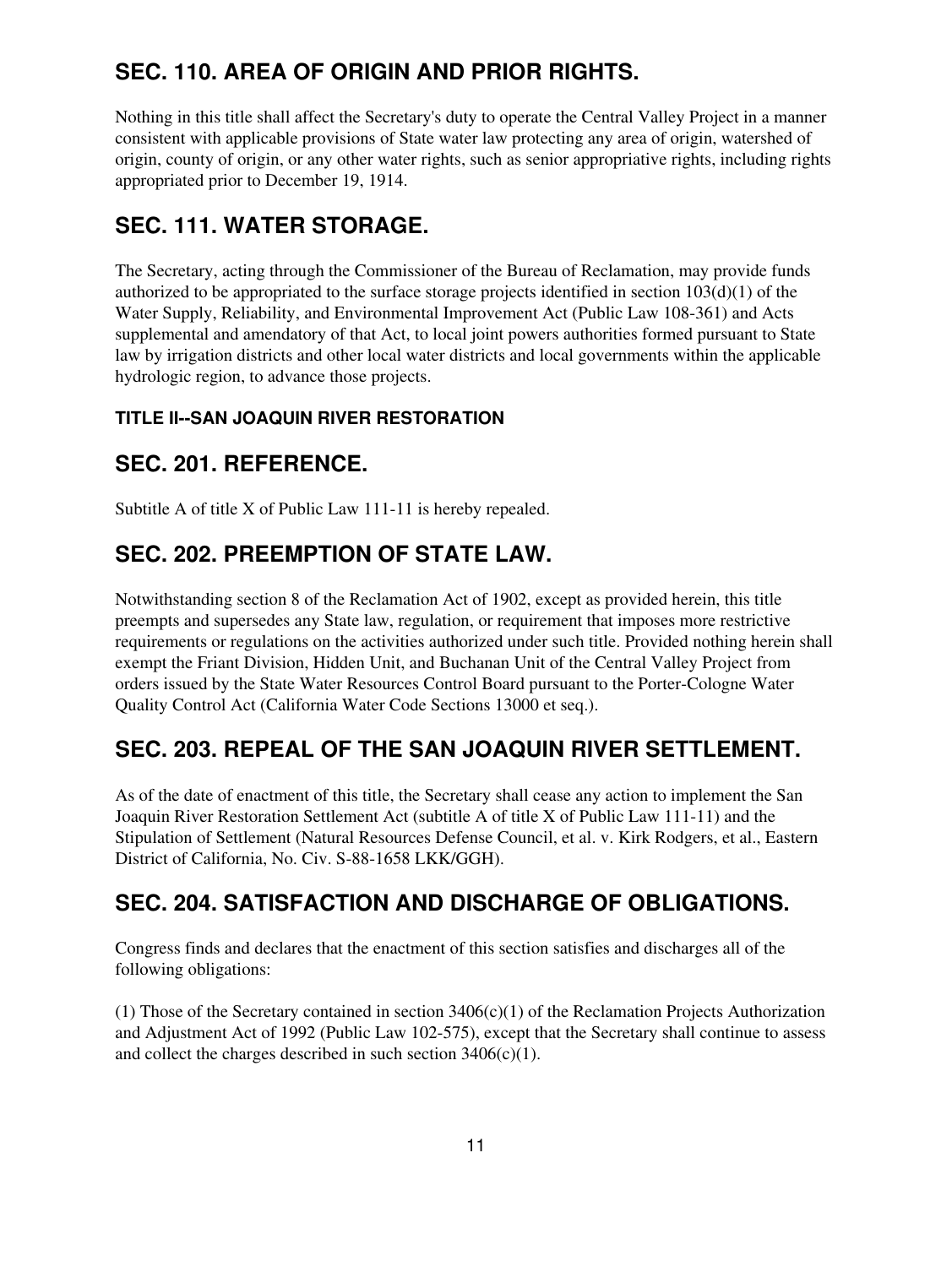(2) Those of the Secretary and all other parties to protect and keep in good condition any fish that may be planted or exist below Friant Dam, including any obligations under section 5937 of the California Fish and Game Code and the public trust doctrine.

#### **SEC. 205. SAN JOAQUIN RIVER HABITAT RESTORATION.**

(a) Purpose- The purpose of this section is to implement a program of increased water releases from Friant Dam to address environmental, habitat, fisheries, and water quality concerns on the San Joaquin River from Friant Dam to Sack Dam.

(b) Definitions- For the purposes of this section:

(1) RESTORATION FLOWS- The term `Restoration Flows' means the minimum flow of 50 cubic feet per second at Sack Dam, located approximately 85 river miles downstream from Friant Dam.

(2) SECRETARY- The term `Secretary' means the Secretary of the Interior.

(3) WATER YEAR- The term `Water Year' means October 1 through the following September 30.

(c) Critical Water Year- For purposes of this section a Critical Water Year is when the total unimpaired runoff at Friant Dam is less than 400,000 acre-feet.

(d) Release of Restoration Flows- In each Water Year, commencing in the Water Year starting on October 1, 2012, the Secretary--

(1) shall modify Friant Dam operations so as to release the Restoration Flows for that Water Year, except in any critical water year;

(2) shall ensure that the release of Restoration Flows are maintained at the levels prescribed by this section;

(3) shall release the Restoration Flows in a manner that improves the fishery in the San Joaquin River below Friant Dam, but upstream of Gravelly Ford in existence as of the date of the enactment of this section, and the associated riparian habitat, while improving water quality in the San Joaquin River at Vernalis and achieving such other environmental benefits as the Secretary may reasonably determine; and

(4) may, without limiting the actions required under paragraphs (1) through (3) and subject to subsection (m), use the Restoration Flows to enhance or restore a warm water fishery if the Secretary determines that it is reasonable, prudent, and feasible to do so.

(e) Effect on Existing Obligations- Except as described in subsection (f), nothing in this section shall modify any existing obligation of the United States under Federal Reclamation law to operate the Central Valley Project in conformity with State law and existing or to be renewed water service, repayment, purchase, or exchange contracts.

(f) Recovery of Restoration Flows- Not later than 1 year after the date of the enactment of this section, the Secretary shall develop and implement a least-cost plan to fully recover or replace all Restoration Flows and provide such recovered or replacement flows to those water service contractors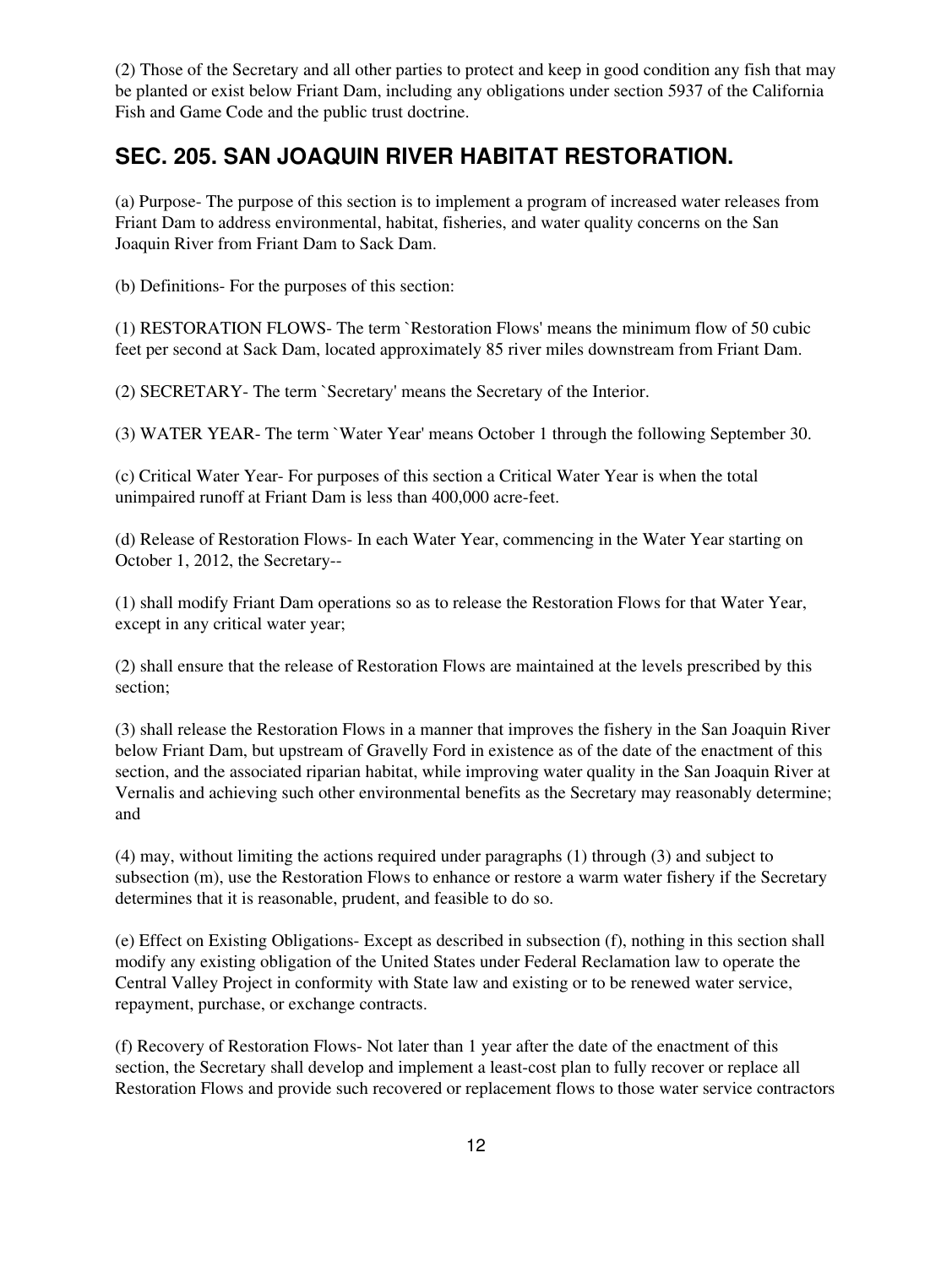within the Friant Division, Hidden Unit, and Buchanan Unit of the Central Valley Project that relinquished the Restoration Flows so recovered or replaced. Such a program shall not impact the water supply or water rights of any entity outside the Friant Division, Hidden Unit, and Buchanan Unit of the Central Valley Project.

(g) Groundwater Impact Plan-

(1) IN GENERAL- Not later than 1 year after the date of the enactment of this section, the Secretary, in cooperation with representatives of affected landowners, shall develop and implement a least-cost plan to fully mitigate the impact on groundwater resources within the service area of the Friant Division, Hidden Unit, and Buchanan Unit of the Central Valley Project caused by the release of Restoration Flows.

(2) MITIGATION- The mitigation required under paragraph (1) may include one or more of the following: the development of new water supplies, land retirement, and groundwater banking and recharge projects. To the extent Restoration Flows are recovered or replaced pursuant to subsection (g) in a manner that mitigates the impact on groundwater resources caused by the release of Restoration Flows, such recovery or replacement may be considered to be a part of the plan to be implemented under this subsection.

(h) Private Rights of Action- Nothing in this section shall confer upon any person or entity a private right of action or claim for relief to interpret or enforce the provisions of this section. Any Central Valley Project long-term water service or repayment contractor within the Friant Division, Hidden Unit, or Buchanan Unit adversely affected by the Secretary's failure to comply with subsection (f) or (g) may bring an action against the Secretary for injunctive relief or damages, or both. Any action for damages shall be brought in the United States Court of Federal Claims.

(i) No Impacts on Other Interests- No Central Valley Project or other water other than San Joaquin River water impounded by or bypassed from Friant Dam shall be used to implement subsection (d) unless such use is on a voluntary basis. No cost associated with the implementation of this section shall be imposed directly or indirectly on any Central Valley Project contractor, or any other person or entity, outside the Friant Division, the Hidden Unit, or the Buchanan Unit, unless such costs are incurred on a voluntary basis. The implementation of this section shall not result directly or indirectly in any reduction in water supplies or water reliability on any Central Valley Project contractor, any State Water Project contractor, or any other person or entity, outside the Friant Division, the Hidden Unit, or the Buchanan Unit, unless such reductions or costs are incurred on a voluntary basis.

(j) Priority-

(1) IN GENERAL- All actions taken under this section shall be subordinate to the Secretary's use of Central Valley Project facilities to make Project water, other than water released from the Friant Dam pursuant to this section, and the Secretary's performance of the Agreement.

(2) DEFINITION OF AGREEMENT- For the purposes of this subsection, the term `Agreement' means the Agreement of November 24, 1986, between the United States and the Department of Water Resources of the State of California for the coordinated operation of the Central Valley Project and the State Water Project as authorized by section 103 of Public Law 99-546, including any agreement to resolve conflicts arising from that Agreement.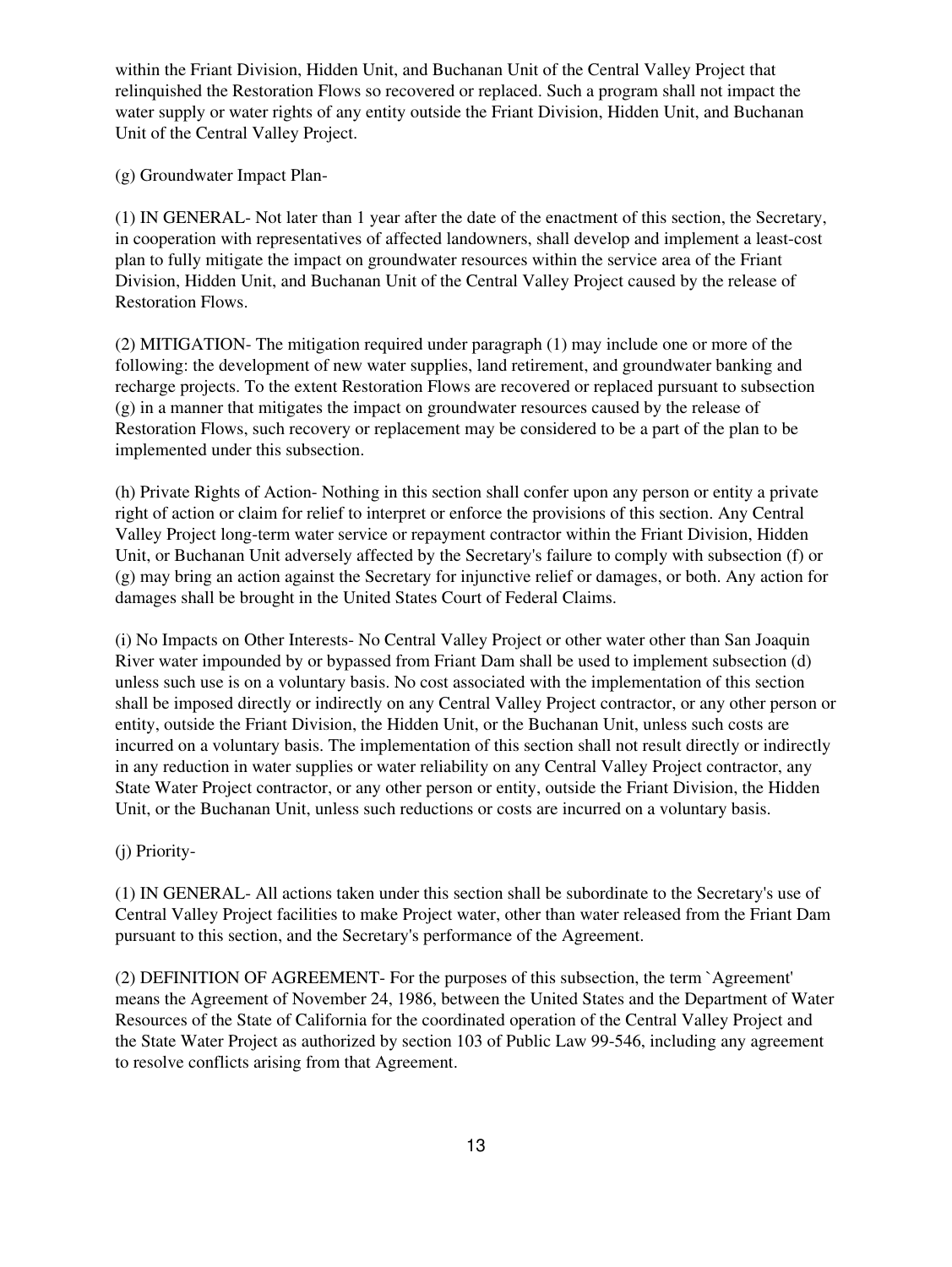## **SEC. 206. RESTORATION FUND.**

There is hereby established within the Treasury of the United States a fund, to be known as the San Joaquin River Fishery Restoration Fund, into which the following funds shall be deposited and used solely for the purpose of implementing this title:

(1) All payments received pursuant to section 3406(c)(1) of the Reclamation Projects Authorization and Adjustment Act of 1992 (Public Law 102-575; 106 Stat. 4721).

(2) Any non-Federal funds, including State cost-sharing funds, contributed to the United States for this purpose.

(3) Funds in the San Joaquin River Restoration Fund, (Public Law 111-11 section  $10009(c)(1)$ ), on the day before the date of the enactment of this Act.

## **SEC. 207. NATURAL AND ARTIFICIALLY SPAWNED SPECIES.**

After the date of the enactment of this title, the Secretary shall not distinguish between natural-spawned and hatchery-spawned or otherwise artificially propagated strains of a species in making any determination under the Endangered Species Act of 1973 (16 U.S.C. 1531 et seq.) that relates to any anadromous fish species present in the Sacramento and San Joaquin Rivers or their tributaries and ascend those rivers and their tributaries to reproduce after maturing in San Francisco Bay or the Pacific Ocean.

#### **TITLE III--REPAYMENT CONTRACTS AND ACCELERATION OF REPAYMENT OF CONSTRUCTION COSTS**

## **SEC. 301. REPAYMENT CONTRACTS AND ACCELERATION OF REPAYMENT OF CONSTRUCTION COSTS.**

(a) Conversion of Contracts-

(1) Not later than 1 year after enactment, the Secretary of the Interior, upon request of the contractor, shall convert all existing long-term contracts with any Central Valley Project contracts entered under subsection (e) of section 9 of the Act of August 4, 1939 (53 Stat. 1196), to contracts under subsection (d) of section 9 of said Act (53 Stat. 1195), under mutually agreeable terms and conditions.

(2) Upon request of the contractor, the Secretary is further authorized to convert, not later than 1 year after enactment, any Central Valley Project long-term contract entered under subsection (c)(2) of section 9 of the Act of August 4, 1939 (53 Stat. 1194), to a contract under subsection (c)(1) of section 9 of said Act, under mutually agreeable terms and conditions.

(3) All contracts entered into pursuant to paragraph (1) shall--

(A) require the repayment, either in lump sum or by accelerated prepayment, of the remaining amount of construction costs identified in the most current version of the Central Valley Project Schedule of Irrigation Capital Allocations by Contractor, as adjusted to reflect payments not reflected in such schedule, and properly assignable for ultimate return by the contractor, no later than January 31, 2013, or if made in approximately equal annual installments, no later than January 31, 2016; such amount to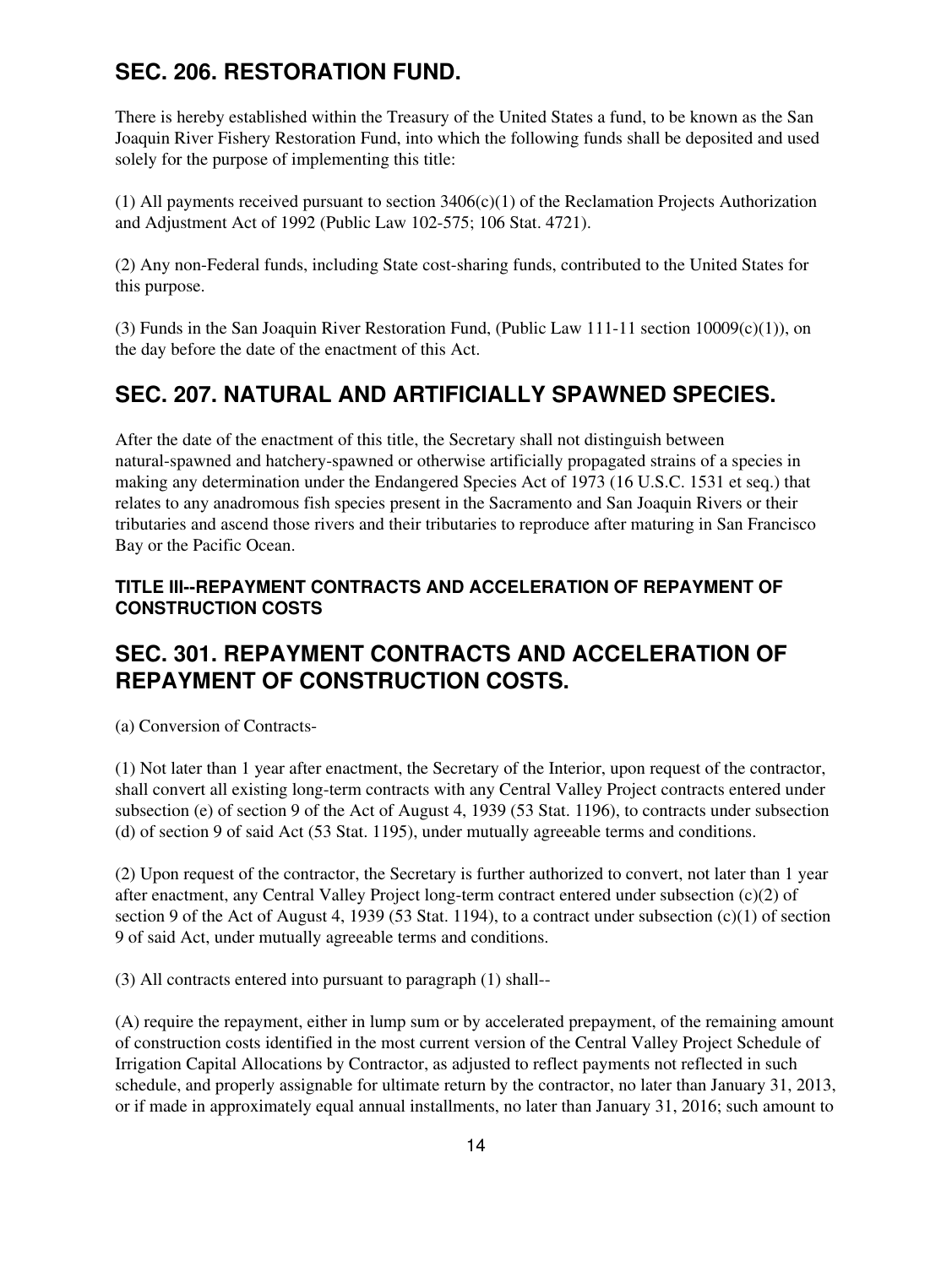be discounted by 1/2 the Treasury Rate. An estimate of the remaining amount of construction costs as of January 31, 2013, as adjusted, shall be provided by the Secretary of the Interior to each contractor no later than 180 days after enactment;

(B) require that, notwithstanding subsection (c)(2), construction costs or other capitalized costs incurred after the effective date of the contract or not reflected in the schedule referenced in subparagraph (A), and properly assignable to such contractor, shall be repaid in not more than 5 years after notification of the allocation if such amount is a result of a collective annual allocation of capital costs to the contractors exercising contract conversions under this subsection of less than \$5,000,000. If such amount is \$5,000,000 or greater, such cost shall be repaid as provided by applicable Reclamation law, provided that the reference to the amount of \$5,000,000 shall not be a precedent in any other context; and

(C) provide that power revenues will not be available to aid in repayment of construction costs allocated to irrigation under the contract.

(4) All contracts entered into pursuant to paragraph (2) shall--

(A) require the repayment in lump sum of the remaining amount of construction costs identified in the most current version of the Central Valley Project Schedule of Municipal and Industrial Water Rates, as adjusted to reflect payments not reflected in such schedule, and properly assignable for ultimate return by the contractor, no later than January 31, 2016. An estimate of the remaining amount of construction costs as of January 31, 2016, as adjusted, shall be provided by the Secretary of the Interior to each contractor no later than 180 days after enactment; and

(B) require that, notwithstanding subsection (c)(2), construction costs or other capitalized costs incurred after the effective date of the contract or not reflected in the schedule referenced in subparagraph (A), and properly assignable to such contractor, shall be repaid in not more than 5 years after notification of the allocation if such amount is a result of a collective annual allocation of capital costs to the contractors exercising contract conversions under this subsection of less than \$5,000,000. If such amount is \$5,000,000 or greater, such cost shall be repaid as provided by applicable Reclamation law, provided that the reference to the amount of \$5,000,000 shall not be a precedent in any other context.

(b) Final Adjustment- The amounts paid pursuant to subsection (a) shall be subject to adjustment following a final cost allocation by the Secretary of the Interior upon completion of the construction of the Central Valley Project. In the event that the final cost allocation indicates that the costs properly assignable to the contractor are greater than what has been paid by the contractor, the contractor shall be obligated to pay the remaining allocated costs. The term of such additional repayment contract shall be no less than 1 year and no more than 10 years, however, mutually agreeable provisions regarding the rate of repayment of such amount may be developed by the parties. In the event that the final cost allocation indicates that the costs properly assignable to the contractor are less than what the contractor has paid, the Secretary of the Interior is authorized and directed to credit such overpayment as an offset against any outstanding or future obligation of the contractor.

(c) Applicability of Certain Provisions-

(1) Notwithstanding any repayment obligation under subsection (a)(3)(B) or subsection (b), upon a contractor's compliance with and discharge of the obligation of repayment of the construction costs as provided in subsection (a)(3)(A), the ownership and full-cost pricing limitations of any provision of